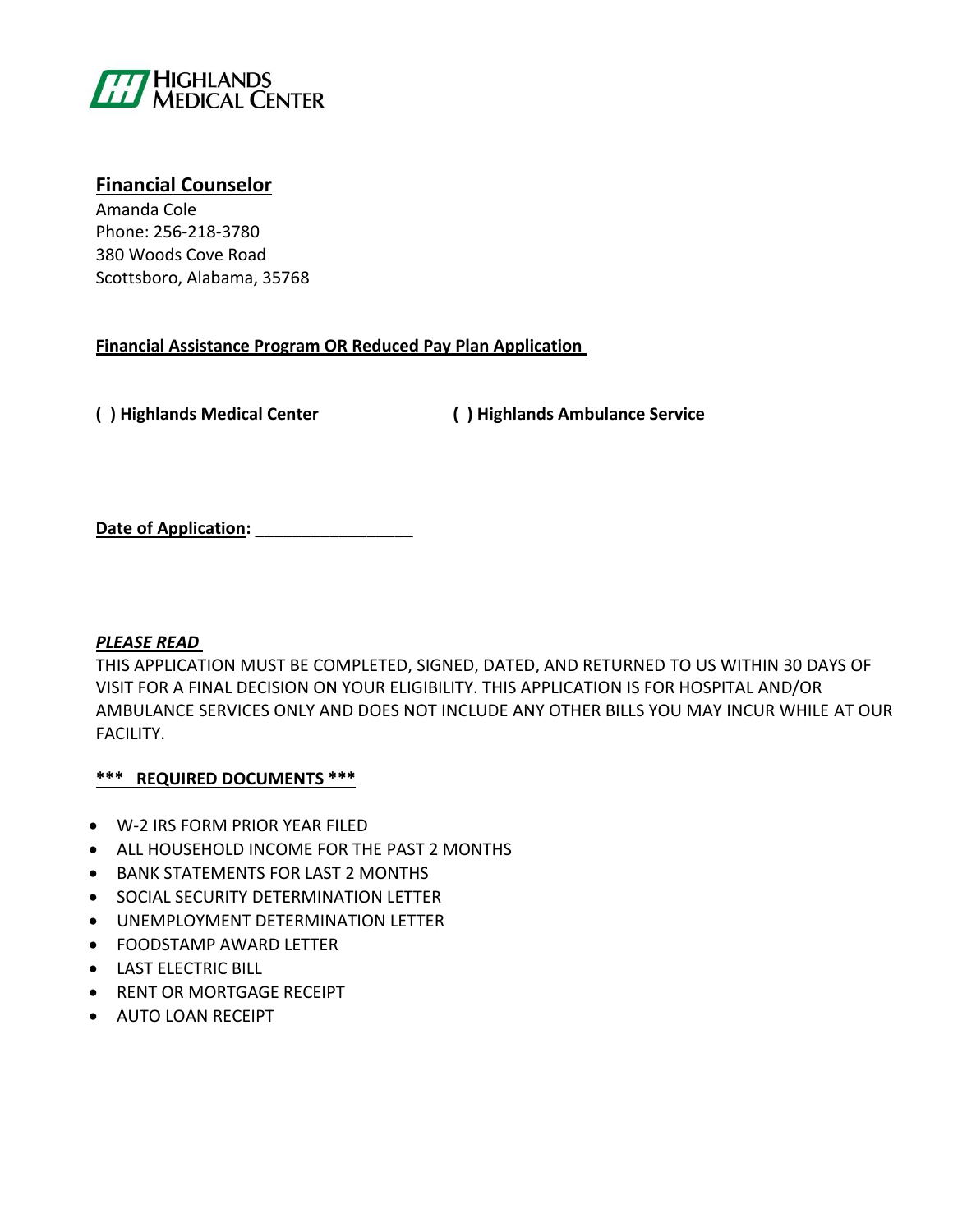### Please print and do not leave any lines blank. Print "N/A" in areas that do not apply to your circumstances.

| <b>Patient Name:</b>                                                   | Last                                                                     |  | First   |                                            |                                      | MI                           |                      |       |  |     |        |
|------------------------------------------------------------------------|--------------------------------------------------------------------------|--|---------|--------------------------------------------|--------------------------------------|------------------------------|----------------------|-------|--|-----|--------|
| Account Number(s):                                                     |                                                                          |  |         |                                            |                                      |                              |                      |       |  |     |        |
| Admission Date(s):                                                     |                                                                          |  |         | Reason:                                    |                                      |                              |                      |       |  |     |        |
| Social Security #:                                                     | DOB:                                                                     |  |         |                                            | Age:                                 |                              |                      | Male  |  |     | Female |
| <b>Marital Status</b><br>(circle one)<br>Common-law married<br>Married |                                                                          |  |         | Single<br>Widowed<br>Divorced<br>How long? |                                      |                              | Separated            |       |  |     |        |
| Spouse's Name:                                                         |                                                                          |  |         |                                            | Spouse's Social Security #:          |                              |                      |       |  |     |        |
| Patient Home #:                                                        |                                                                          |  | Work #: |                                            | Cell #:                              |                              |                      |       |  |     |        |
| <b>Current Address:</b>                                                |                                                                          |  |         |                                            |                                      |                              |                      |       |  |     |        |
|                                                                        | <b>Street</b>                                                            |  |         |                                            | City                                 |                              |                      | State |  | Zip |        |
| County:                                                                |                                                                          |  |         |                                            |                                      | How long at current address: |                      |       |  |     |        |
| Name of relative not living in your household:                         |                                                                          |  |         |                                            |                                      |                              | Phone # of relative: |       |  |     |        |
| Patient Employer:                                                      |                                                                          |  |         |                                            |                                      | Hire Date: (month/day/year)  |                      |       |  |     |        |
| If unemployed - last date worked (month/day/year)<br>Reason:           |                                                                          |  |         |                                            |                                      |                              |                      |       |  |     |        |
| List ALL Bank Accounts (Name and Account #s)                           |                                                                          |  |         |                                            |                                      |                              |                      |       |  |     |        |
| <b>Account Name</b><br>Checking<br>Account#<br>Savings                 |                                                                          |  |         | Other                                      |                                      |                              |                      |       |  |     |        |
|                                                                        |                                                                          |  |         |                                            |                                      |                              |                      |       |  |     |        |
|                                                                        |                                                                          |  |         |                                            |                                      |                              |                      |       |  |     |        |
| <b>Property Owned</b><br>House<br>Land                                 |                                                                          |  |         | Auto (year and make)                       |                                      |                              |                      |       |  |     |        |
| Renting<br>Are you                                                     | Living with and/or supported by someone?<br>Who?<br><b>Buying</b><br>Own |  |         |                                            |                                      |                              |                      |       |  |     |        |
| Number of people living in household:<br>Relation to you?              |                                                                          |  |         |                                            |                                      |                              |                      |       |  |     |        |
| List the ages of YOUR children still living in the household:          |                                                                          |  |         |                                            |                                      |                              |                      |       |  |     |        |
| Was this an accident?<br>Nature of accident                            |                                                                          |  |         | Date and place accident occurred           |                                      |                              |                      |       |  |     |        |
| Medical pay policy info:<br>Liability policy info:                     |                                                                          |  |         |                                            |                                      | Homeowners policy info:      |                      |       |  |     |        |
| Have you ever applied for SSI/Social Security Disability?              |                                                                          |  |         |                                            | Date of last SSI application:        |                              |                      |       |  |     |        |
| Is the case still open and pending a decision?                         |                                                                          |  |         |                                            | If denied, have you filed an appeal? |                              |                      |       |  |     |        |
| Do you have an attorney working on your case?                          |                                                                          |  |         |                                            |                                      |                              |                      |       |  |     |        |
| Attorney's Phone # and Address:<br><b>Attorney Name:</b>               |                                                                          |  |         |                                            |                                      |                              |                      |       |  |     |        |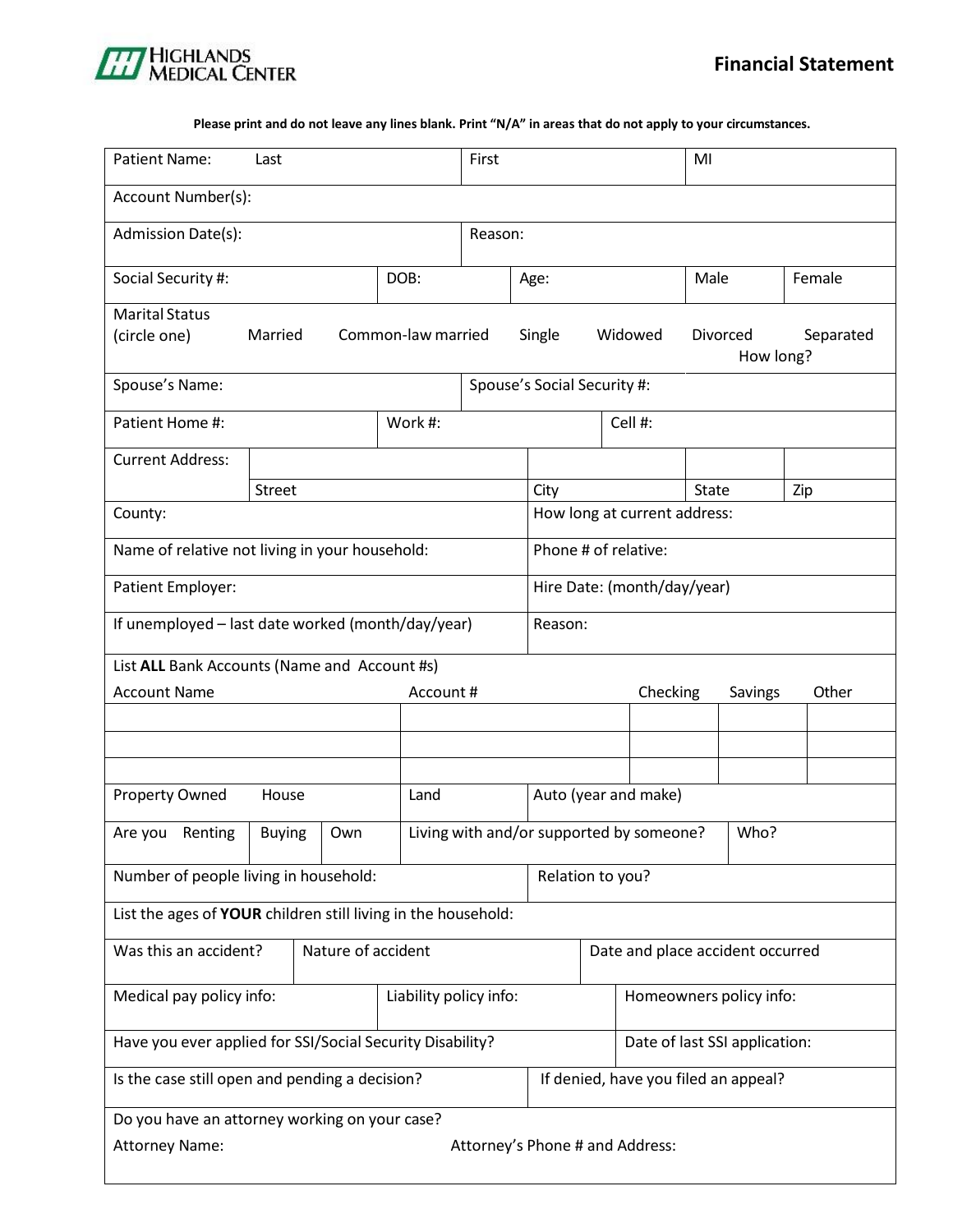

### **MONTHLY INCOME MONTHLY EXPENSES**

| *If expenses are shared, please list your portion only |        |                                       |                         |       |  |               |
|--------------------------------------------------------|--------|---------------------------------------|-------------------------|-------|--|---------------|
| <b>Income Type</b>                                     | Amount | <b>Expense Type</b>                   |                         |       |  | <b>Amount</b> |
| Gross wages/unemployment (patient)                     |        | Rent, house, or trailer payment       |                         |       |  |               |
| Net wages after taxes (patient)                        |        | Land/lot payment                      |                         |       |  |               |
| Gross wages (spouse)                                   |        | <b>Utilities</b><br>Gas               |                         | Water |  |               |
| Net wages after taxes (spouse)                         |        | Phone Bill<br>Food                    |                         |       |  |               |
| Gross wages/salary (parents)                           |        | Car payment<br>Car Insurance          |                         |       |  |               |
| Net wages after taxes (parents)                        |        | Car payment<br>Car Insurance          |                         |       |  |               |
| *If patient is a child, list income for both           |        | Child support/alimony payment         |                         |       |  |               |
| parents)                                               |        |                                       |                         |       |  |               |
| Social Security check amount (patient)                 |        | Daycare/childcare expense             |                         |       |  |               |
| Social Security check amount (spouse)                  |        | Education/college loans               |                         |       |  |               |
| Social Security check amount (child)                   |        | List all insurance premiums paid:     |                         |       |  |               |
| SSI Income (list amount & recipient)                   |        | Hospital/daily indemnity              |                         |       |  |               |
| Military/Reserves/VA income                            |        |                                       | House/renters insurance |       |  |               |
| Short/long term disability income                      |        | Health insurance                      |                         |       |  |               |
| Child support/alimony received                         |        | Student insurance                     |                         |       |  |               |
| Unemployment check amount                              |        | Life/burial insurance                 |                         |       |  |               |
| Retirement/pension check amount                        |        | Cancer insurance                      |                         |       |  |               |
| <b>Workman's Compensation</b>                          |        | Doctor and medical expenses (monthly) |                         |       |  |               |
| Rental income received                                 |        | Prescription costs (out of pocket)    |                         |       |  |               |
| <b>AFDC/Family Assistance</b>                          |        | Credit Card Name:                     |                         |       |  |               |
| Food Stamps received                                   |        | Credit Card Name:                     |                         |       |  |               |
| Church assistance received                             |        | <b>Credit Card Name:</b>              |                         |       |  |               |
| Other income or money received                         |        | Other expense                         |                         |       |  |               |

**Applicant's statement**: I do hereby certify that the information on this form is correct and true to the best of my knowledge and that no pertinent items of information have been concealed or omitted from this application. I also understand that Huntsville Hospital has the right to reverse their decision concerning charity discounts when discovery of information is made that indicates the patient/guarantors has or had the ability to pay for their services. I am giving Huntsville Hospital; permission to access my credit file and to provide my financial information to those companies contracted by Huntsville Hospital for the purpose of financial or product recovery programs for which I may qualify. If there is anyone you would like to allow us permission to speak with in regard to completing the financial application process, please list them below as a designated person in the space provided.

| <b>DESIGNATED PERSON</b>                  | PATIENT'S INITIALS TO APPROVE |
|-------------------------------------------|-------------------------------|
| PATIENT / FAMILY REPRESENTATIVE SIGNATURE | DATE                          |
| <b>SPOUSE'S SIGNATURE</b>                 | <b>DATE</b>                   |

MEDASSIST REP FINANCIAL COUNSELOR